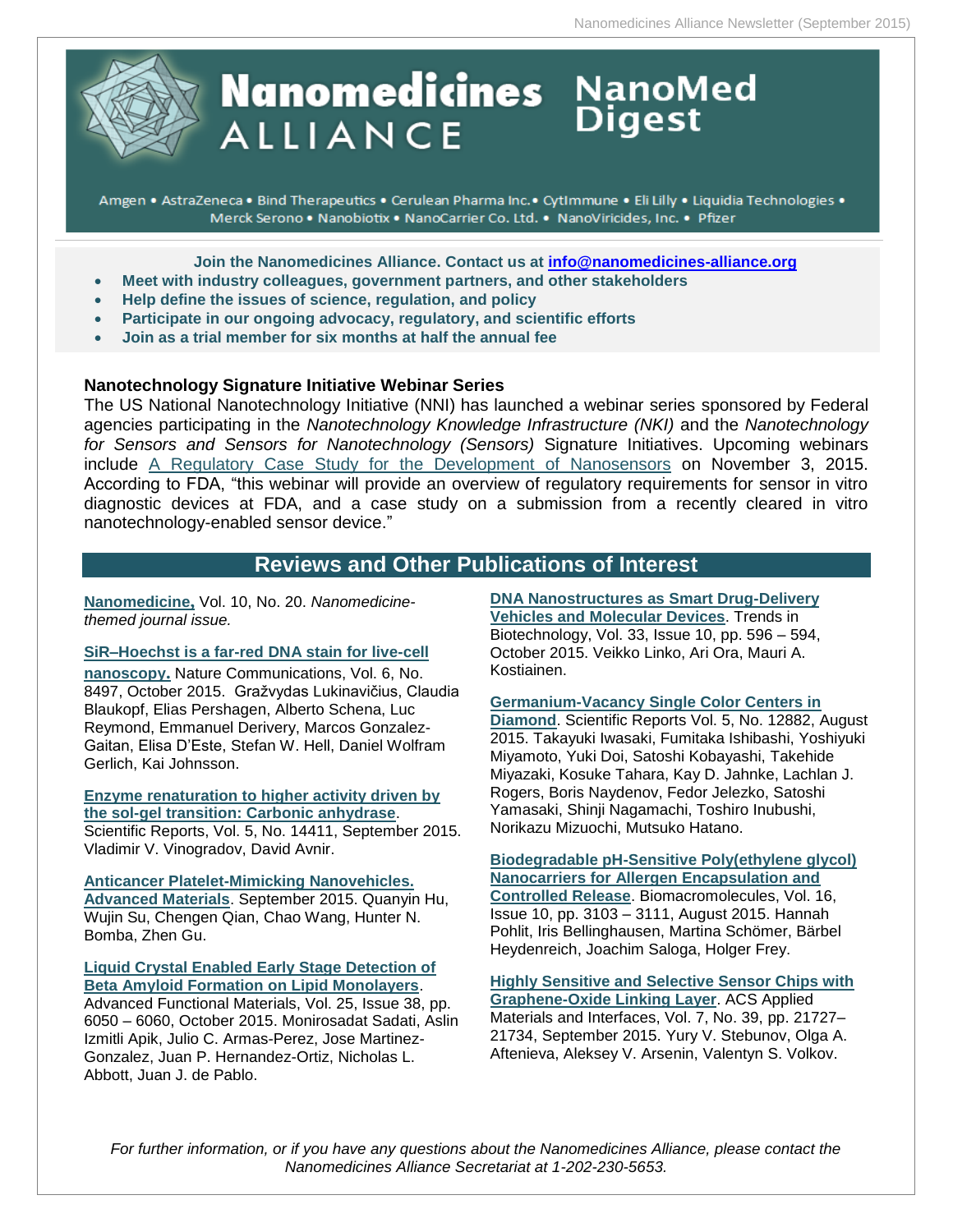# *Nanomedicines Alliance Newsletter* **September 2015**

**[Sequence heuristics to encode phase behaviour in](http://www.nature.com/nmat/journal/v14/n11/full/nmat4418.html)** 

**[intrinsically disordered protein polymers](http://www.nature.com/nmat/journal/v14/n11/full/nmat4418.html)**. Nature Materials, Vol. 14, pp. 1164, 1171, September 2015. Felipe García Quiroz, Ashutosh Chilkoti.

# **[Identification of single nucleotides in MoS2](http://www.nature.com/nnano/journal/vaop/ncurrent/full/nnano.2015.219.html)**

**[nanopores](http://www.nature.com/nnano/journal/vaop/ncurrent/full/nnano.2015.219.html)**. Nature Nanotechnology, September 2015. Jiandong Feng, Ke Liu, Roman D. Bulushev, Sergey Khlybov, Dumitru Dumcenco, Andras Kis, Aleksandra Radenovic.

#### **[Nanoparticle biointerfacing](http://www.nature.com/nature/journal/v526/n7571/full/nature15373.html) by platelet membrane**

**[cloaking](http://www.nature.com/nature/journal/v526/n7571/full/nature15373.html)**. Nature, Vol. 526, pp. 118 – 121, October 2015. Che-Ming J. Hu, Ronnie H. Fang, Kuei-Chun Wang, Brian T. Luk, Soracha Thamphiwatana, Diana Dehaini, Phu Nguyen, Pavimol Angsantikul, Cindy H. Wen, Ashley V. Kroll, Cody Carpenter, Manikantan Ramesh, Vivian Qu, Sherrina H. Patel, Jie Zhu,

William Shi, Florence M. Hofman, Thomas C. Chen, Weiwei Gao, Kang Zhang, Shu Chien, Liangfang Zhang.

**[Component-Specific Analysis of Plasma Protein](http://onlinelibrary.wiley.com/doi/10.1002/smll.201501603/abstract)  [Corona Formation on Gold Nanoparticles Using](http://onlinelibrary.wiley.com/doi/10.1002/smll.201501603/abstract)  [Multiplexed Surface Plasmon Resonance](http://onlinelibrary.wiley.com/doi/10.1002/smll.201501603/abstract)**. Small, September 2015. Abhijeet Patra, Tao Ding, Gokce Engudar, Yi Wang, Michal Marcin Dykas, Bo Liedberg, James Chen Yong Kah, Thirumalai Venkatesan, Chester Lee Drum.

**[Biofouling-Resilient Nanoporous Gold Electrodes](http://pubs.acs.org/doi/10.1021/acs.analchem.5b02969)  [for DNA Sensing](http://pubs.acs.org/doi/10.1021/acs.analchem.5b02969)**. Analytical Chemistry, Vol. 87, Issue 17, pp. 8618 – 8622, August 2015. Pallavi Daggumati, Zimple Matharu, Ling Wang, Erkin Seker.

# **Conferences and Workshops**

#### **[Applied Nanotechnology and Nanoscience](http://www.annic2015.org/)  [International Conference,](http://www.annic2015.org/) 5 – 7 November 2015, Paris France**

Nanomedicine

Nanobiotechnology

#### **[Crossing Biological Barriers –](http://ec.europa.eu/research/index.cfm?pg=events&eventcode=9D4D1F8C-A9D2-D06C-2B60AA77AF593EB3) Advances in [Nanocarrier Design for Targeted Delivery,](http://ec.europa.eu/research/index.cfm?pg=events&eventcode=9D4D1F8C-A9D2-D06C-2B60AA77AF593EB3) 9 – 11**

**November 2015, Dresden, Germany**

Biodistribution and In Vivo Imaging of **Nanoparticles** Scale-up, Translational and Regulatory Issues of Drug Delivery Systems Targeted Drug Delivery Systems (Oral, Ocular, Pulmonary, Dermal, Blood Brain Barrier Crossing)

#### **[Infectious Diseases and Nanomedicines 2015,](http://www.icidn2015.com/programs.php) 15**

**– 18 December 2015, Kathmandu, Nepal**

Cellular and Molecular Microbiology of Infectious **Diseases** 

Epidemiology and Infectious Diseases **Surveillance** 

Microbiome in Health and Infectious Diseases

Immune Response against Infectious Pathogens Antimicrobials, Vaccines and Alternatives

#### **[NanoEngineering for Medicine and Biology](https://www.asme.org/events/nemb.aspx)**

**[Conference,](https://www.asme.org/events/nemb.aspx) 21 – 24 February 2015, Houston, TX** NanoImaging Nanoparticle-based delivery Nano and Microfluidics Nano-Phenomena in Living Systems Nanomaterials Design and Manufacturing

#### **[10th World Meeting on Pharmaceutics,](http://www.worldmeeting.org/home/)  [Biopharmaceutics, and Pharmaceutical](http://www.worldmeeting.org/home/)  [Technology,](http://www.worldmeeting.org/home/) 4 – 7 April 2016, Glasgow, United Kingdom**

2D and 3D printing in drug delivery **Nanoparticles** Cellular drug transport

#### **[Bionanomaterials Conference,](http://www.zingconferences.com/conferences/6th-zing-bionanomaterials-conference/) 8 – 11 May 2016,**

#### **Varna Bulgaria**

**Synthesis Characterization Toxicity Therapeutics** 

# **Reference Section**

#### **Nanobio- and Nanomedicine Companies**

[Listed alphabetically](http://www.nanowerk.com/nanotechnology/nanomaterial/nanobiomedicine_a.php)

#### **Nano Organizations**

[National Center for Toxicological Research](http://www.fda.gov/AboutFDA/CentersOffices/NCTR/default.htm) (NCTR) [National Nanotechnology Initiative](http://www.nano.gov/) (NNI)

[Nano Science and Technology Consortium](http://www.nstc.in/) (NSTC) [Nano Science and Technology Institute](http://www.nsti.org/) (NSTI) The [Nanotechnology Institute](http://nanotechinstitute.org/) (NTI)

*For further information, or if you have any questions about the Nanomedicines Alliance, please contact the Nanomedicines Alliance Secretariat at 1-202-230-5653.*